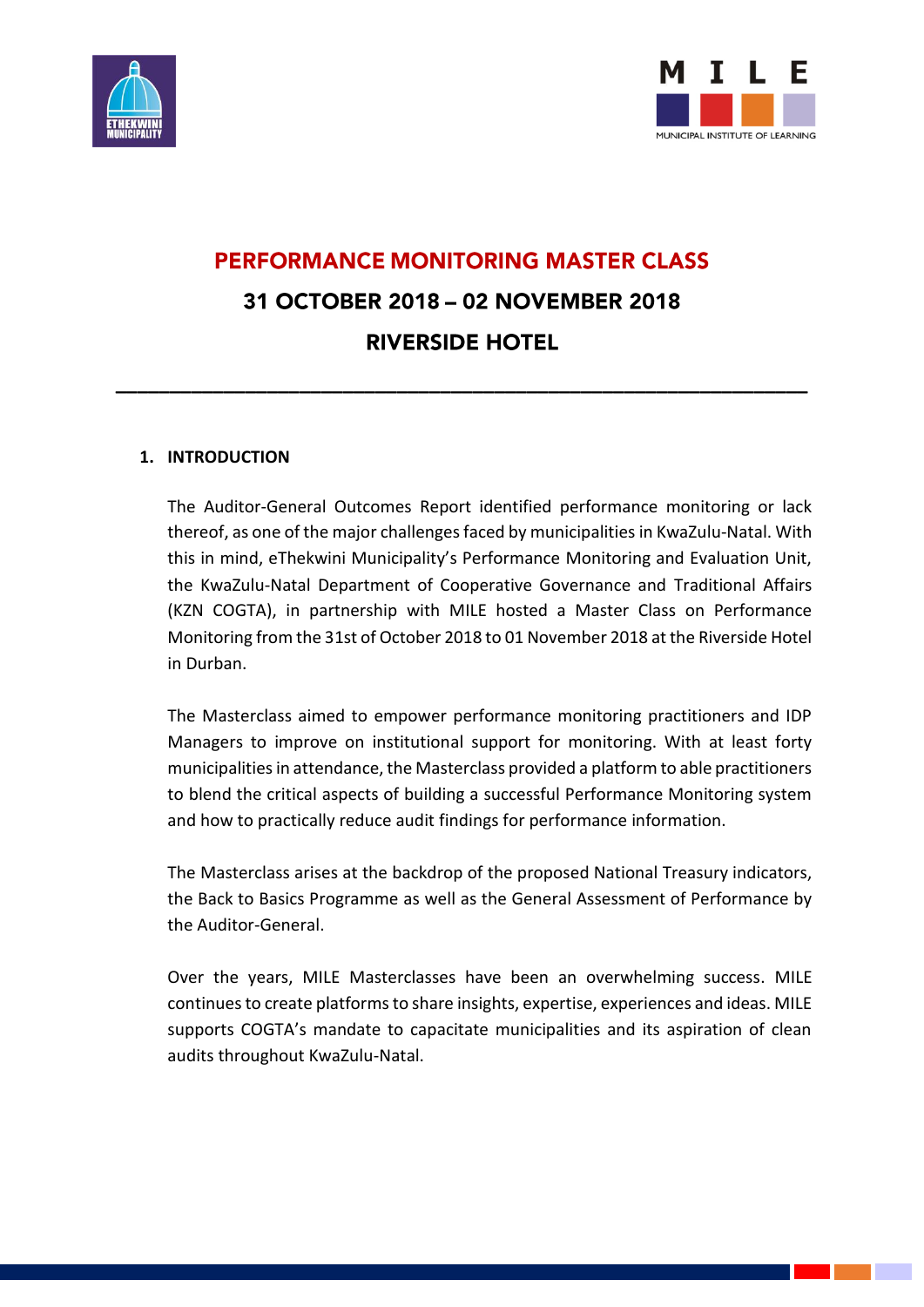#### **2. AIMS AND OBJECTIVES**

The Master Class aimed to empower performance monitoring practitioners and IDP Managers to improve on institutional support for monitoring.

### **3. STRUCTURE OF THE DOCUMENT**

This document reflects key outcomes that were deliberated during the workshop, and serves as an internal resource to guide further work in positively contributing to further work of Performance, Monitoring and Evaluation. It does not provide a verbatim of proceedings but however emphasises central themes that emerged from discsussions.

# **Local Government Performance Monitoring**



# Electricity calculation in ESKOM/Municipal areas

In most cases, ESKOM and municipalities have a shared mandate in easing access to electricity. Bearing this in mind, the City of Umhlathuze only reports on the services under the licensed area of the municipality which excludes Eskom. This forms part of an Indicator in the Organisational Scorecard which remain consistent throughout the years. In terms of the accuracy of the statistics presented by Eskom, the municipality is not at liberty to have a view on it as it is not their area of delivery.

#### Separation of responsibilities

It is common practice that responsibilities of PMS and IDP overlap in a number of key areas such as the development of the strategic framework in the IDP, as well as goals, objectives and IDP indicators. In the case of uMhlathuze, these responsibilities are shared as they are all stationed in the Municipal Manager's Office and report to the Chief Operating Officer.

Responsibility areas are also often blurred between Internal Audit and PMS. Regarding the validation or verification of the performance information, previously Umhlathuze relied on the departments and on Internal Audit. However, that has changed as validations are processed internally.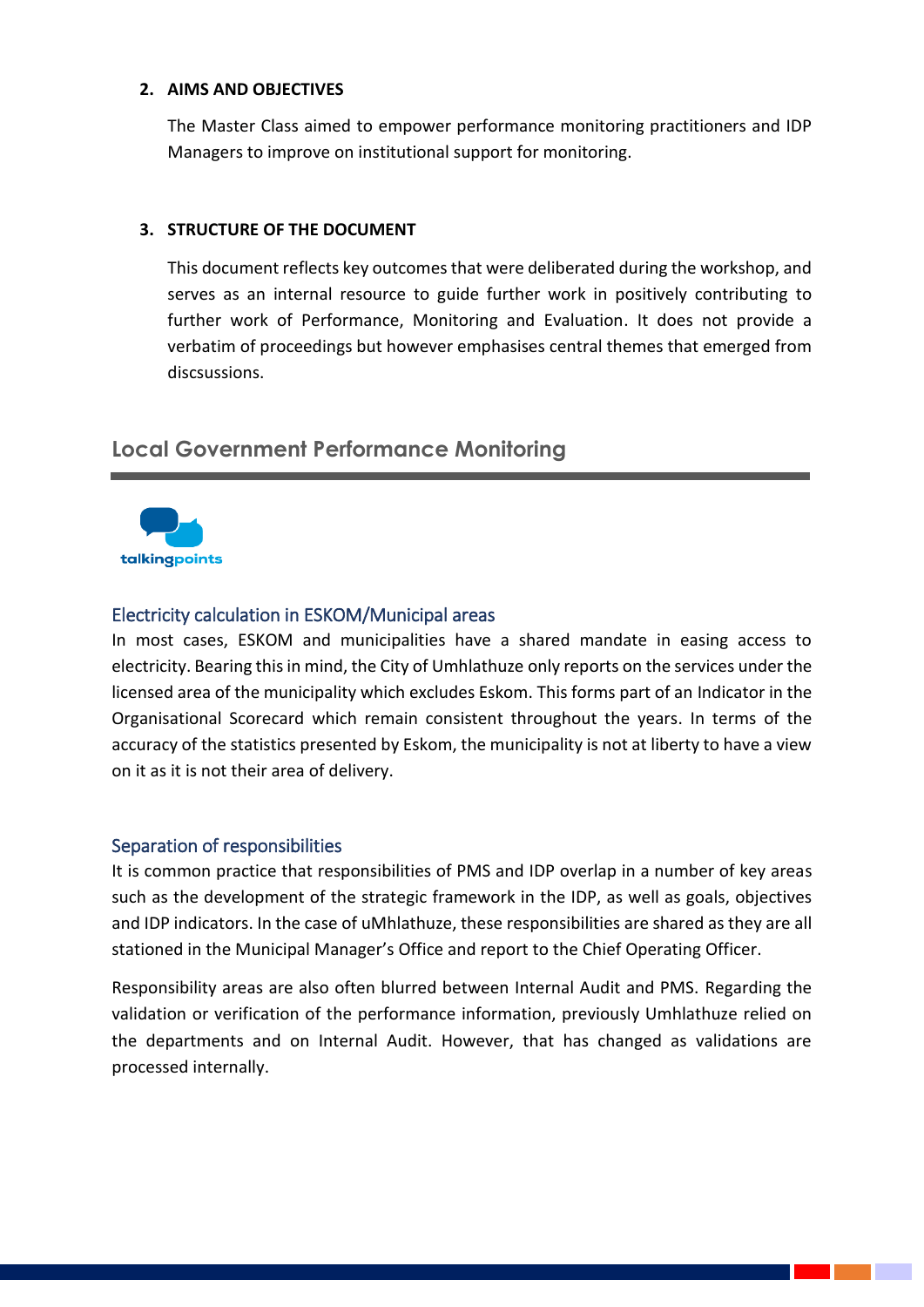# Performance Audit Committee

The Performance Audit Committee meets quarterly and all reports are submitted to EXCO.

# **National, Provincial and Organisational Monitoring**



# COGTA Electricity Provision Template

The indicators on the template that was issued by COGTA regarding electricity provision were designed by the Infrastructure Unit. The main purpose for this was to focus on backlog issues in KwaZulu–Natal, which most municipalities have raised queries. In order to resolve this, there is a need for COGTA to liaise directly with Eskom as there are differing views on the numbers reported, as well as the indigent register. As an immediate solution, municipalities must continue with the template, despite the challenges that exist.

### SCM Policy regarding contracts

COGTA is inundated with queries on how to monitor service providers. EThekwini metro has adopted an SCM Policy that states that R10 million contracts are to be monitored on a monthto-month basis. It is important to note that contract under R10 million are not abandoned, but with them monitoring is still lenient as there are various limitations. Monitoring these contracts will improve when the limitations have been addressed.

# Linking Performance Monitoring with accountability

In the case of eThekwini, a template is used for monitoring and has two parts to it. The first part is on normal construction related contracts where time, quality and cost are measured. The second part is based on goods and services where different indicators are set for example serviced delivery, time, quality etc.

#### Lack of accountability

The argument of whether the presence of indicators increases accountability or not brings forth a number of valid points. Ultimately, increased accountability is subject to the presence indicators clearly defined in the descriptions; their validation; and information being availed regularly (quarterly).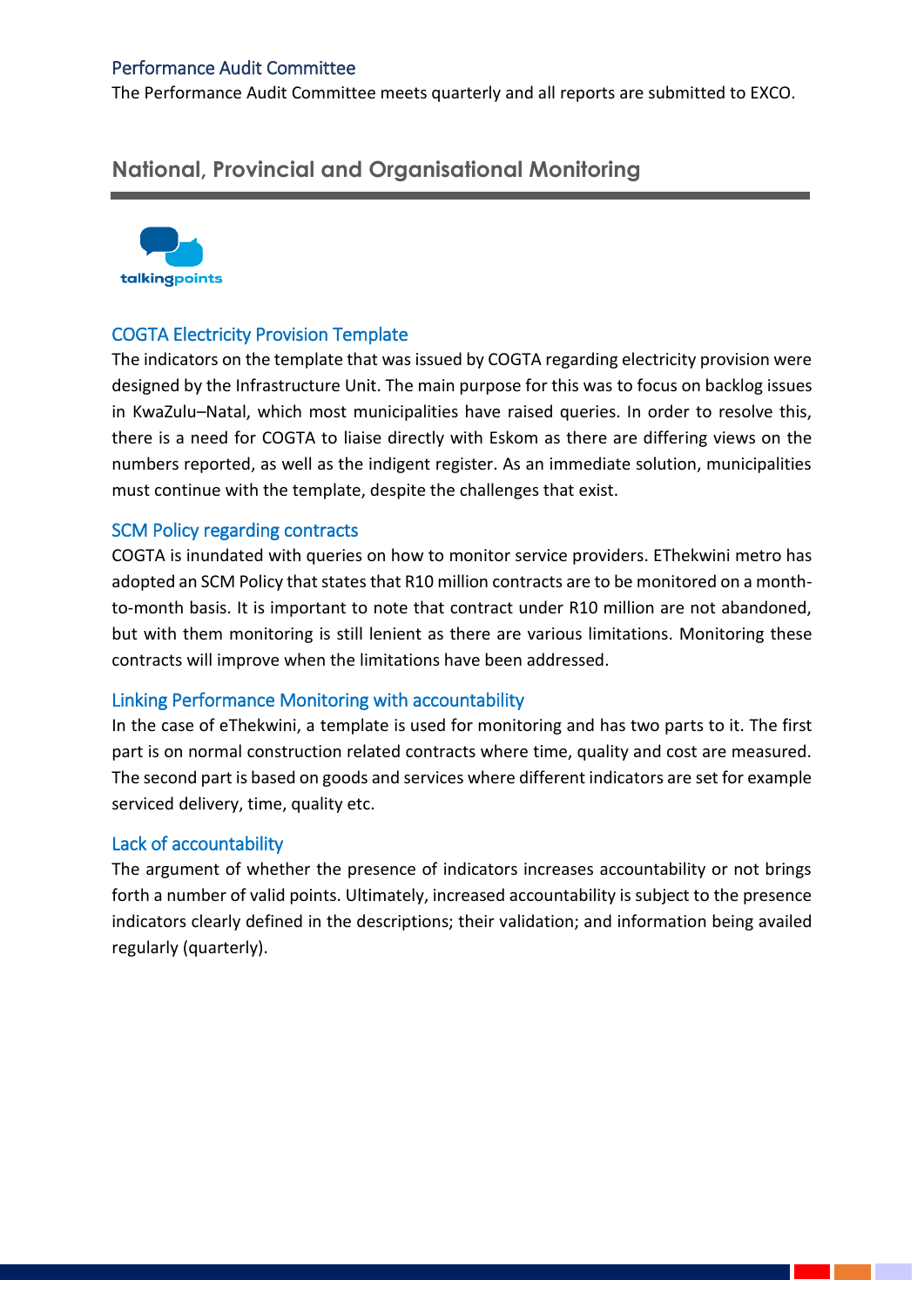# **Key Lessons Learnt**

Analysis is key in deriving challenges. Municipalities should not only focus on internal  $\star$ challenges but also external. Thus, by applying the PESTEL framework ie analysis of political, economic, social, technological, environmental and legal factors, the root causes will be determined.



The Vision is important.



 $\mathbb{L}$ 

EThekwini Municipality utilizes outcomes-based planning to derive impact.

- Service Provider Performance is *not a Performance Management System (PMS) capability*.
- $\Box$  The importance of *service provider assessment* (best practice template)
- *Indicator Summary Table* Challenges with top layer of SDBIP
- *Proposed Extension of January 25 submission date* (Mid-Term Performance Report to stakeholders)
- The need for *standardisation of Back to Basics (B2B) indicators* across municipalities

**■ Good working relationship** between MPAC and Performance Management Unit

- The need to *change processes* that do not yield change
- **IDP** is the golden thread between all strategic documents
- *Legislated /technical indicators* were highlighted
- **Risk assessment** of Key Performance Indicators

**Organisational Performance Monitoring & Audit of Performance Information**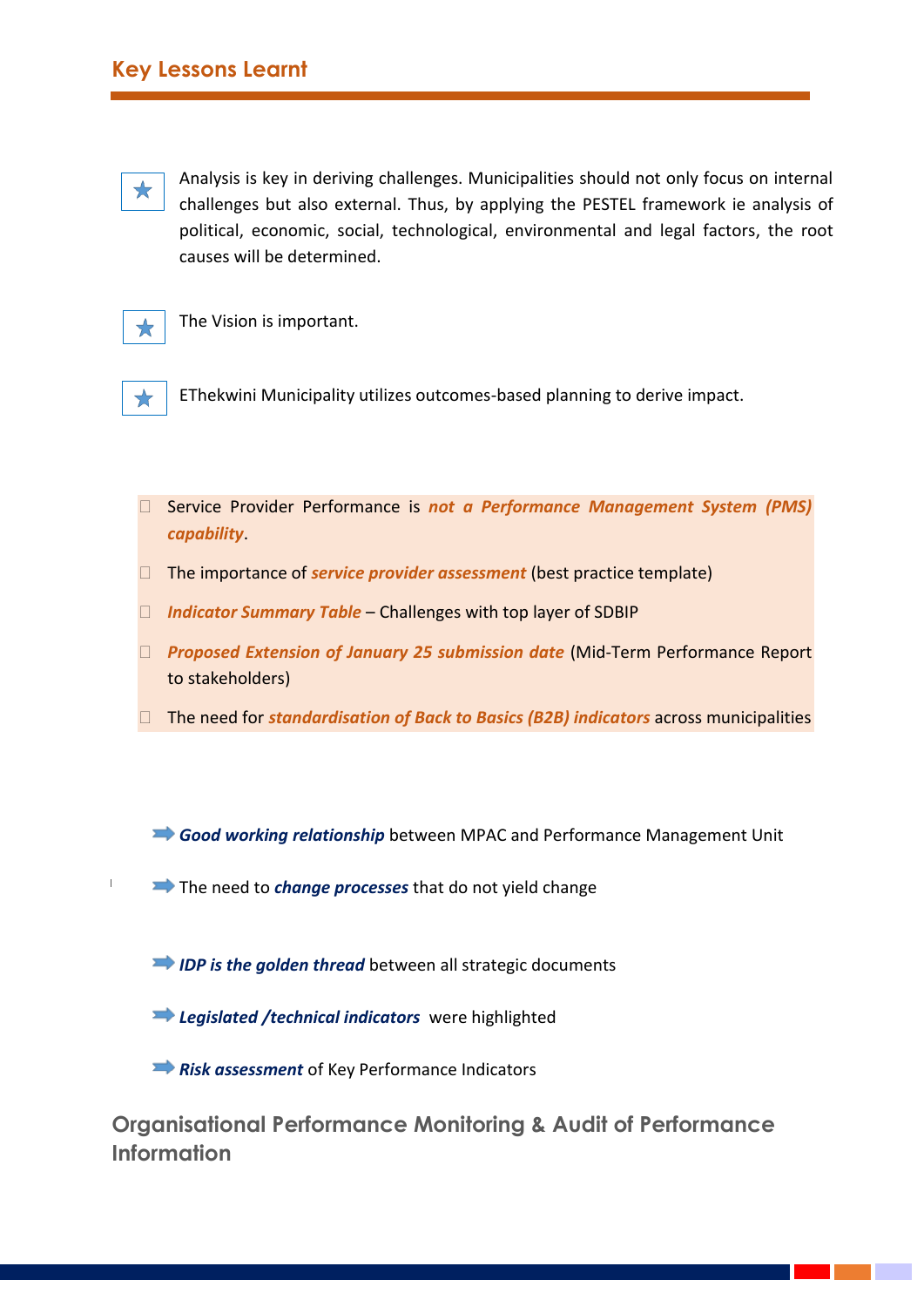

# Technical Indicator Descriptions

In eThekwini Municipality, the development of technical indicator descriptions is a joint effort by the Performance Monitoring and Evaluation (PME) Unit, and the Units responsible for that technical indicator, due to their in-depth understanding of their business. However, they own the indicators and are responsible for them.

### SDBIP/mSCOA Compliance

EThekwini Municipality is moving towards the direction of capturing the SDBIP in the same system used by the municipal Finance Department, for the purposes of alignment.

# Evidence Verification

It is worth noting there is no uniform procedure of verifying reports and evidence in all municipalities. In the case of eThekwini Municipality, uploaded evidence from all Units is received by the PME Unit, which is submitted to Internal Audit during audits. Findings are raised with the relevant departments, and PME is informed in order to accordingly effect changes to the SDBIP.

#### Issues raised by Internal Audit

There are cases whereby Internal Audit conducts audits and raises findings even at the level of Audit Committee. There is a challenge that management does not resolve the issues raised and leaves them vulnerable to qualified Auditor General (AG) audits. In the case of eThekwini, Units upload their evidence and PME retrieves it from the system. This evidence is then submitted to Internal Audit during their audit period. Findings are directly communicated by Internal Audit to the relevant departments. However, PME receives reports in order for the necessary adjustments to the SDBIP can be effected. It is crucial to note that the responsible Units/departments are responsible for findings as they have technical capabilities to develop their own solutions.

# Monitoring Targets on OPMS- (achieving targets not previously achieved)

In terms of OPMS, practitioners might battle to monitor targets that were not achieved in the previous quarter. They are face with the predicament of measuring them separately or taking them forward. In addressing this issue, EThekwini Municipality has a quarterly strategic business review which takes place after the quarterly reporting. The achievement for the quarter is discussed amongst the strategic management within the City ie the City Manager,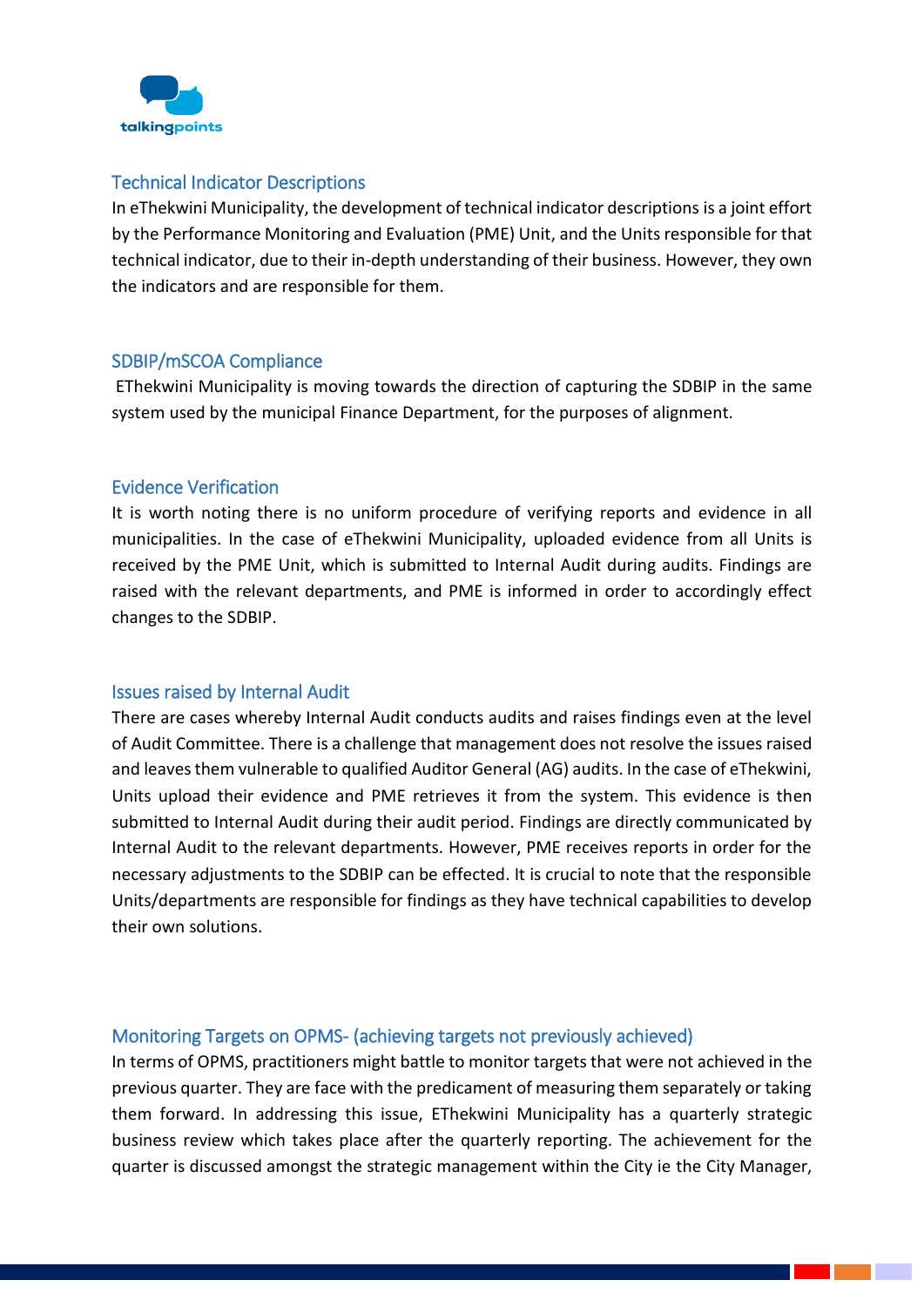Deputy City Managers, Heads and the owners. Discussions on unachieved targets take priority in these meetings. A trend analysis of indicators over the years is undertaken on quarterly basis. Recommendations are then taken by PME to the Units/departments and are not enforced. Over and above, year on year comparisons are also done. Therefore, it is the responsibility of Units to monitor targets and ensure they are addressed.

#### Circular 88 Monitoring and Evaluation Forum

There is a National Monitoring & Evaluation Forum that deals with indicators that have been issued by Treasury. They have requested the establishment of a Provincial Monitoring & Evaluation Forum. This request is welcomed as it would be very helpful.

#### Information Use

There are various concerns regarding information provided by Statistics SA ie conflicting data. In order to address this issue, eThekwini is currently engaged in ongoing talks with Statistics SA to overcome the discrepancy of information.

### Performance Management v Performance Monitoring

Although the two terms co-exist, the line between them is often blurred which elevates the need for clarity to be established. To avert uncertainty, EThekwini Municipality has taken the initiative to define Performance Management and Performance Monitoring. Performance management is defined as managing performance within Units and the individuals belonging to them. Therefore, performance management relates to individual performance. When it comes to the Monitoring aspect, it is whereby performance s managed across the entire organisation.

However, current legislation has not changed and does not reflect this line of thinking. Although the national Department of Monitoring and Evaluation has made strides to address this at high level, but the Department of Cooperative Governance and Traditional Affairs (COGTA) insists it relates to the scorecard.

It is worth emphasizing that each indicator on the SDBIP is coupled with a KPI owner, even at project and programme level. The PME Unit is able to detect recurring "not achieved" targets and arrange to undertake a quarterly performance review session with the relevant Unit. However, it is the responsibility of the KPI owner to take action to ensure targets are achieved. Thus, it is where the performance management aspect is applicable as opposed to performance monitoring. In this light, the eThekwini SDBIP is directly linked to the IPPs of the Executives. If they do not achieve SDBIP targets as Executives, achieving targets on IPPs becomes impossible.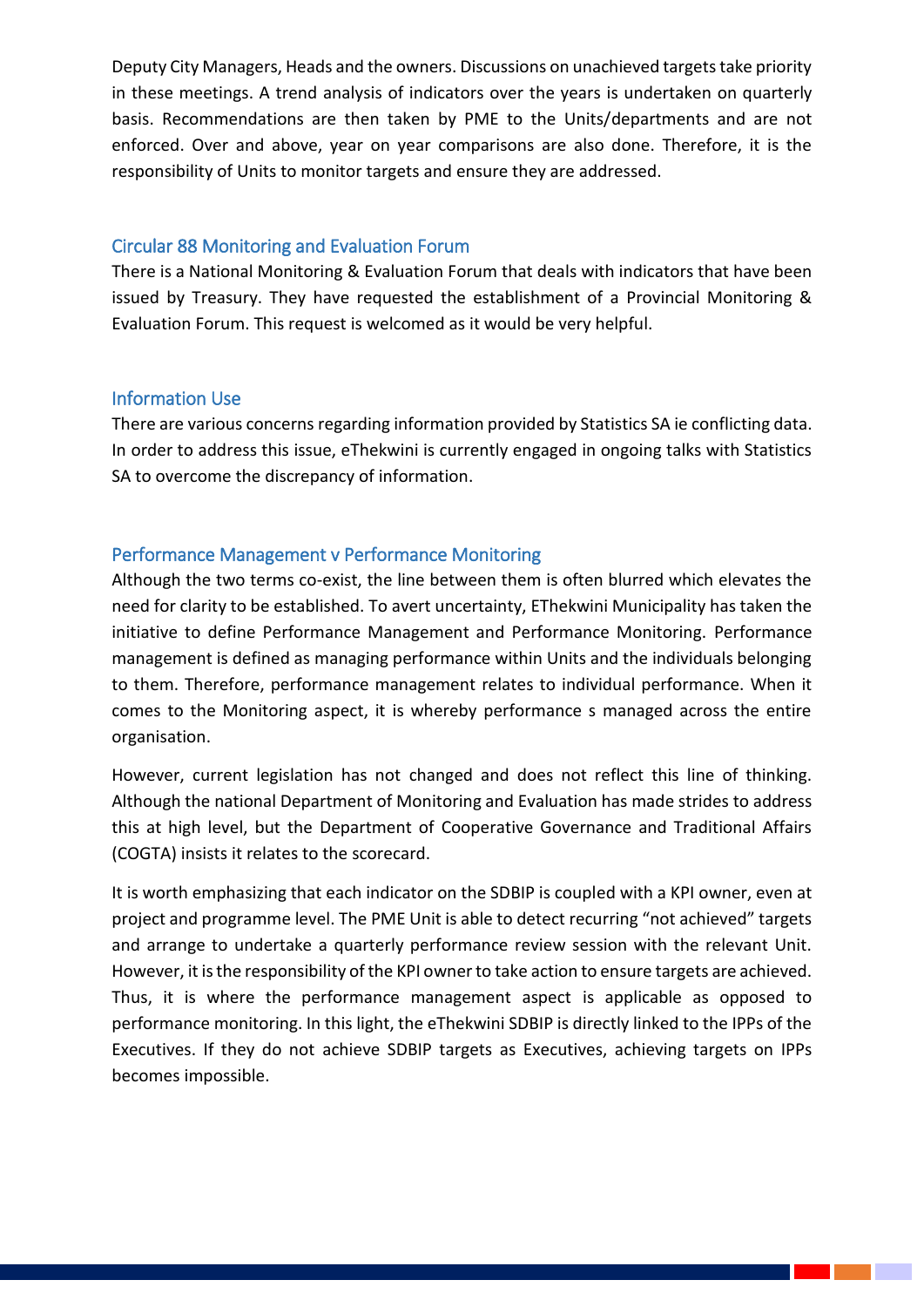### Auditor-General Findings

For Auditor-General to raise findings for municipalities which have their Internal Audit departments is a cause for concern. However, this is due to a number of reasons which might be beyond of control of Internal Audi departments. In order to avert findings, it is crucial to adopt a proper approach to audit as it gives good guidance to Auditors. As auditing is mainly concerns sampling, the main purpose is to advise of any inaccurate or incomplete work. Addressing this is the prerogative of management. In addition, further to sampling is substantive testing. That is why it is crucial to avoid or address recurring findings by dealing with their root causes.

# Subjectivity of Portfolio of Evidence (POEs)

The submission of incomplete POEs (due to reasons that are beyond the control of the owner) is a reality for some municipalities. This put the owner at the risk of being classified as target not met. At eThekwini Municipality, the milestone indicator is utilised and it provides an indication of the anticipated evidence at the end of the quarter to demonstrate the achievement of targets. Circular 13 indicates that the lower levels of SDBIPs can be changed ie to the departmental SDBIPs. However, as far as evidence is concerned, with the approval from the Unit Head, sections of project plans can be changed and submitted to PME prior to reporting dates.

# Internal Audit and PME Department – coordination of MPAC Meetings

The responsibility of coordinating MPAC meetings lies with the appointed Secretariat, and not of Performance Management and Internal Audit. In the case of eThekwini Municipality, the PME Unit is required to report on performance to MPAC and provide the reports to the Secretariat within the Agenda.